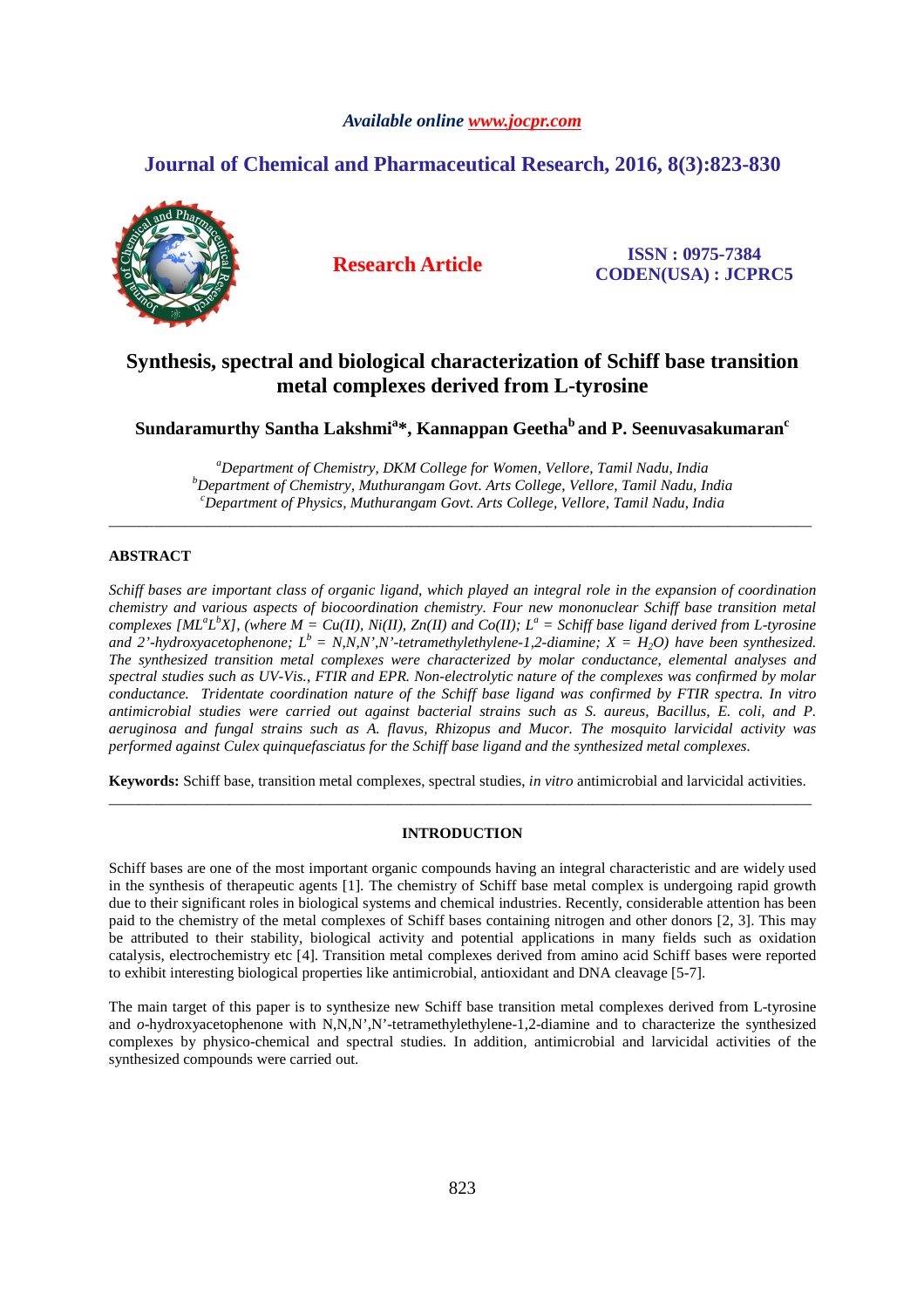# **EXPERIMENTAL SECTION**

\_\_\_\_\_\_\_\_\_\_\_\_\_\_\_\_\_\_\_\_\_\_\_\_\_\_\_\_\_\_\_\_\_\_\_\_\_\_\_\_\_\_\_\_\_\_\_\_\_\_\_\_\_\_\_\_\_\_\_\_\_\_\_\_\_\_\_\_\_\_\_\_\_\_\_\_\_\_

#### **Materials and Physical measurements**

All the reagents and chemicals were procured from commercial sources and were used without purification. Molar conductance of the complexes was measured in DMF  $(10^{-3}$  M) solution using a direct digital conductometer. Magnetic susceptibility of the metal complexes were measured by the Gouy method at room temperature using a Kroy magnetic susceptibility balance and the effective magnetic moments were calculated using the relation  $\mu_{eff}$  = 2.824 ( $\chi_m$  x T)<sup>1/2</sup> B.M., where  $\chi_m$  is the molar susceptibility corrected using Pascal's constants for diamagnetism. FTIR spectra of solid complexes were recorded using KBr pellet in the region of 4000–400 cm−1 on AVATAR 330 spectrophotometer. UV-Vis. spectra of the complexes were recorded in the region of 200–800 nm using a HitachiU-2800 spectrophotometer in DMF. EPR spectrum was recorded in solid state at room temperature using Bruker EMX -10/2.7 spectrometer.

#### **Synthesis**

To an aqueous solution of L-tyrosine (0.19 g, 1 mmol) and KOH (2 mmol), an ethanolic solution of *o*hydroxyacetophenone (0.15 mL, 1mmol) was added. The reaction mixture was stirred for about 1 h in a magnetic stirrer at 333 K. The solution turned yellow. To this an ethanolic solution of respective hydrated metal acetates [1 mmol,  $M = \text{copper(II)}$ ,  $\text{cobalt(II)}$ ,  $\text{nickel(II)}$  and  $\text{zinc(II)}$ ] was added. The reaction mixture was stirred for 1 h. Then, N,N,N'N'- tetramethylethylene-1,2-diamine (0.15 mL, 1 mmol) was added in drops and the mixture was stirred for another 2 h at the same temperature. The resultant product was filtered, washed with ethanol and dried.

## **Antimicrobial studies (***in vitro***)**

All the synthesized metal complexes and the Schiff base ligand were tested for their antimicrobial studies by *in vitro*  method against the four bacterial strains and three fungal strains. The Gram-positive bacteria such as *Staphylococcus aureus* (MTCC 3160)*,* Gram-negative bacteria such as *Escherichia coli* (MTCC 581)*, Bacillus sps.,* (MTCC 1272)*, Pseudomonas aeruginosa* (MTCC 4673) and three fungal strains such as *Aspergillus flavus, Rhizophus sps.,* and *Mucor sps.,* were used as test microorganism. Antimicrobial activities of the Schiff base transition metal complexes was carried out by previously optimized procedure using Mueller Hilton agar for bacterial strains and Sabouraud dextrose agar for the fungal strains [2]. The tests were carried out in triplicates. The minimum inhibitory concentration (MIC) is the lowest concentration at which the growth of a microorganism is inhibited [8] was measured by serial dilution, using the stock solutions of synthesized compounds (1mg/mL) in DMSO. GraphPad 5.0 version was used to present the graphical representation of antimicrobial studies.

## **Larvicidal studies**

*Culex quinquefasciatus* larvae were collected from Zonal Entomological Research Centre, Vellore, Tamil Nadu. Mosquito larvicidal activities of the Schiff base ligand and the synthesized metal complexes were carried out by previously optimized procedure [2]. The numbers of dead larvae were counted after 24 h of exposure and the percentage of mortality was reported from the average of triplicates.

#### **RESULTS AND DISCUSSION**

### **Solubility**

The synthesized transition metal complexes are freely soluble in DMSO, DMF, ethanol and partially soluble in water, chloroform and acetonitrile at room temperature.

#### **Molar conductance and Melting point**

The synthesized Schiff base transition metal complexes were dissolved in DMF and the molar conductivities of  $10^{-3}$ M solution were measured at 25 °C. The analytical data of metal complexes are given in table 1.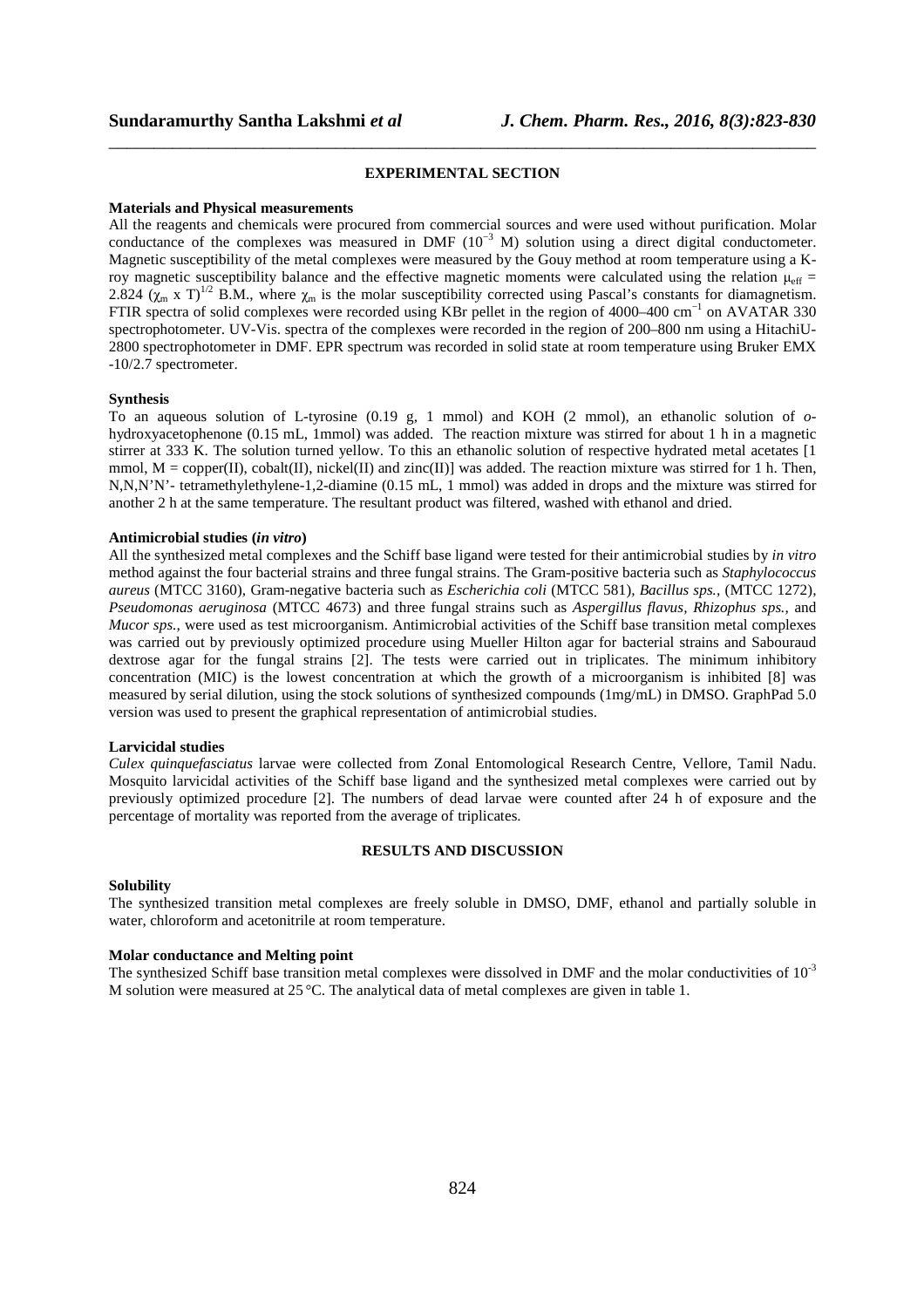| <b>Complex</b>    | <b>Molecular</b>       | <b>Molecular</b> | Melting/<br>decomposition point | Colour        | <b>Molar</b><br>conductance | <b>Elemental analyses</b><br>found (calculated) % |                |                |
|-------------------|------------------------|------------------|---------------------------------|---------------|-----------------------------|---------------------------------------------------|----------------|----------------|
|                   | Weight<br>Formula      |                  | $^{\circ}C$                     |               |                             | C                                                 | H              | N              |
| $[CoL^{a}L^{b}X]$ | $C_{23}H_{33}O_5N_3Co$ | 490.46           | 184                             | Dark<br>brown | 3.41                        | 56.41<br>(56.32)                                  | 6.75<br>(6.78) | 8.63<br>(8.57) |
| $[NiL^{a}L^{b}X]$ | $C_{23}H_{33}O_5N_3Ni$ | 490.22           | 160                             | Dark green    | 3.41                        | 56.38<br>(56.35)                                  | 6.81<br>(6.79) | 8.59<br>(8.57) |
| $[CuL^{a}L^{b}X]$ | $C_{23}H_{33}O_5N_3Cu$ | 495.07           | 196                             | Dark green    | 4.56                        | 55.83<br>(55.80)                                  | 6.65<br>(6.72) | 8.53<br>(8.49) |
| $[ZnL^aL^bX]$     | $C_{23}H_{33}O_5N_3Zn$ | 496.92           | 130                             | Pale yellow   | 3.41                        | 57.69<br>(55.59)                                  | 6.63<br>(6.69) | 8.48<br>(8.46) |

\_\_\_\_\_\_\_\_\_\_\_\_\_\_\_\_\_\_\_\_\_\_\_\_\_\_\_\_\_\_\_\_\_\_\_\_\_\_\_\_\_\_\_\_\_\_\_\_\_\_\_\_\_\_\_\_\_\_\_\_\_\_\_\_\_\_\_\_\_\_\_\_\_\_\_\_\_\_ **Table 1. Analytical data of the Schiff base metal complexes** 

*where, L<sup>a</sup>= Schiff base derived from o-hydroxyacetophenone and L-tyrosine; L<sup>b</sup> = N,N,N'N'- tetramethylethylene-1,2-diamine;*   $X = H_2O$ .

The lower molar conductivity values in the range of 3.41 to  $4.56$  Ohm<sup>-1</sup>cm<sup>-2</sup>mol<sup>-1</sup> suggested the non-electrolytic nature of the complexes [9]. The elemental analyses of the complexes support the absence of the counter ions. The analytical results are in good agreement with the general molecular formula for the Schiff base metal complexes.

The Co(II) complex showed a magnetic moment of 4.45 BM, suggesting high spin octahedral arrangement [10]. The nickel(II) complex showed magnetic moment of 2.93 B.M. corresponding to two unpaired electrons [11]. It suggests octahedral geometry of Ni(II) complex. The Cu(II) complex showed magnetic moment of 1.91 BM observed for a  $d^9$ system with an unpaired electron. The  $Zn(II)$  complex is diamagnetic as expected for a  $d^{10}$  configuration.

#### **UV-Visible spectra**

The electronic absorption spectra of Schiff base ligand and its transition metal complexes were recorded in DMF  $(10^{-3}$  M) at room temperature and the data are summarized in the table 2.

**Table 2. The UV-Vis spectral data of the Schiff base and its metal complexes** 

|                   | Absorption ( $\lambda_{max}$ nm) |                        |      |  |  |  |
|-------------------|----------------------------------|------------------------|------|--|--|--|
| Compound          | $\pi$ - $\pi^*$                  | $\mathbf{n}$ - $\pi^*$ | d- d |  |  |  |
| $I^a$             | 290                              | 350                    |      |  |  |  |
| $[CoL^{a}L^{b}X]$ | 260                              | 350                    | 650  |  |  |  |
| $[NiL^{a}L^{b}X]$ | 275                              | 350                    | 650  |  |  |  |
| $[CuL^{a}L^{b}X]$ | 275                              | 340                    | 600  |  |  |  |
| $[ZnL^aL^bX]$     | 265                              | 350                    |      |  |  |  |

The absorption band appeared at 290 and 350 nm of Schiff base ligand corresponds to  $\pi$ -π\* and n- $\pi$ \* transition respectively. The metal complexes exhibited absorption bands in the range of 260 to 275 nm corresponds to  $\pi$ - $\pi$ \* transition of aromatic chromophore [12]. The absorption bands observed at 350, 340, 365 and 350 nm for Co(II), Ni(II), Cu(II), and Zn(II) complexes respectively, are assigned to n-π\* transition of lone pair of electrons present in the azomethine moiety [13]. The absorption bands observed at 640, 650 and 600 nm for  $Co(II)$ , Ni(II), and  $Cu(II)$ complexes respectively, are assigned to d-d transition. The Zn(II) complex didn't show any d-d transition due to completely filled  $d^{10}$  configuration [14].

## **FTIR spectra**

The assignments of characteristic FTIR spectral bands of the Schiff base metal complexes are given in table 3.

**Table 3. FTIR spectral data of the Schiff base metal complexes in cm-1** 

|                   |      | $C=N$ | COO <sup>-</sup> |         |                                                             |       | M-N |  |
|-------------------|------|-------|------------------|---------|-------------------------------------------------------------|-------|-----|--|
| <b>Complex</b>    | C-O  |       | $(v_{\rm as})$   | $(v_s)$ | $\Delta v = [\mathbf{v}_{\rm as} \cdot \mathbf{v}_{\rm s}]$ | $M-O$ |     |  |
| $[CoL^{a}L^{b}X]$ | 1238 | 1641  | 1598             | 1371    | 210                                                         | 435   | 520 |  |
| $[NiL^{a}L^{b}X]$ | 1249 | 1579  | 1573             | 1369    | 204                                                         | 440   | 524 |  |
| $ICuL^aL^bX$      | 1273 | 1624  | 1587             | 1371    | 216                                                         | 456   | 538 |  |
| $[ZnL^aL^bX]$     | 1246 | 1556  | 1514             | 1344    | 170                                                         | 418   | 512 |  |

The FTIR spectra of the Co(II), Ni(II), Cu(II), and Zn(II) complexes displayed a strong absorption bands at 1641, 1579, 1624, and 1556 cm<sup>-1</sup> respectively, which are assigned to the coordinated imine nitrogen with the metal ions [15-17]. The absorption band observed in 1344 to 1371 cm<sup>-1</sup> range for the metal complexes are assignable to the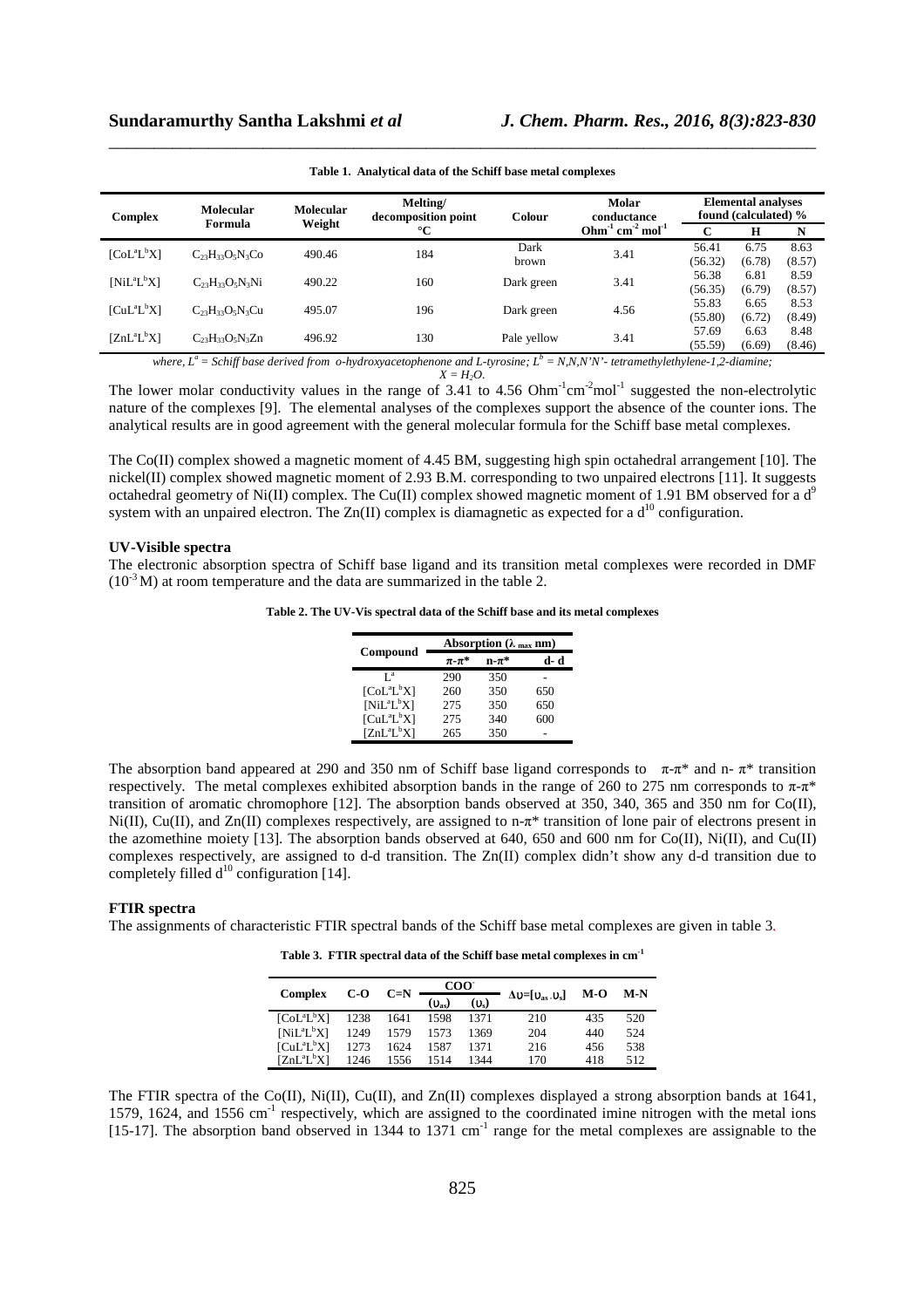# **Sundaramurthy Santha Lakshmi** *et al**J. Chem. Pharm. Res., 2016, 8(3):823-830*

symmetric stretching of carboxylate group [18]. The asymmetric stretching (υ<sub>as</sub>COO) of the carboxylate group of Schiff base ligand was observed in the range of 1514 to 1598 cm<sup>-1</sup> for the metal complexes. The separation between asymmetric and symmetric stretching frequencies  $[\Delta v = (v_{as}COO^- - v_sCOO^-)]$  were found to be higher than that of free carboxylate anion  $(187 \text{ cm}^{-1})$  [19]. This confirmed the monodentate coordination of the carboxylate anion [7, 20] present in the Schiff base ligand. All the complexes showed a broad band around  $3200 \text{ cm}^{-1}$  which confirms the presence of coordinated or lattice water molecule [22].

\_\_\_\_\_\_\_\_\_\_\_\_\_\_\_\_\_\_\_\_\_\_\_\_\_\_\_\_\_\_\_\_\_\_\_\_\_\_\_\_\_\_\_\_\_\_\_\_\_\_\_\_\_\_\_\_\_\_\_\_\_\_\_\_\_\_\_\_\_\_\_\_\_\_\_\_\_\_

The FTIR spectral band found in the range of  $1238-1249$  cm<sup>-1</sup> supported the coordinated pheonlic oxygen with the metal ions  $[23]$ . The bands appeared between 418- 455 cm<sup>-1</sup> for the Schiff base metal complexes confirms the formation of M-O coordination [24]. The bands observed at 520, 524, 538, and 512 cm<sup>-1</sup> for Co(II), Ni(II), Cu(II), and Zn(II) complexes respectively, can be assignable for M-N coordination [25]. FTIR data revealed that the Schiff base acts as a tridentate ligand, via phenolic oxygen, imine nitrogen and oxygen atom present in the carboxylate group.

### **EPR spectrum**

The EPR spectrum of the copper(II) complex recorded at room temperature exhibited unresolved signal with the  $g_{iso}$ value of 2.1. The mononuclear nature of the complex was also evident from the absence of a half field signal, due to  $m_s = \pm 2$  transitions, ruling out any Cu–Cu interaction [26].

## **Biological activities**

#### **Antibacterial activity**

In recent years, researchers focus on the discovery of new drugs for controlling infectious diseases caused by pathogenic microbes. Due to the great flexibility and diverse structural aspects of metal complexes, a wide range of metal complexes have been synthesized and their complexation behavior was studied [27]. The antibacterial activity shown by the Schiff base ligand and its metal complexes are summarized in table 4 and the graphical representation is given in figure 1.

| Organism        | Zone of inhibition (mm) |               |                   |               |       |            |  |  |
|-----------------|-------------------------|---------------|-------------------|---------------|-------|------------|--|--|
| (bacteria)      | $[CoL^{a}L^{b}X]$       | $[NiL^aL^bX]$ | $[CuL^{a}L^{b}X]$ | $[ZnL^aL^bX]$ | $L^a$ | Gentamycin |  |  |
| S. aureus       |                         | Ю             |                   |               |       |            |  |  |
| P. aeruginosa   | 14                      |               |                   | 13            |       | 18         |  |  |
| <b>Bacillus</b> |                         |               |                   | 14            |       | 20         |  |  |
| E.coli          |                         |               |                   | フフ            | 10    |            |  |  |

All the synthesized metal complexes have shown moderate to very good activity against the bacteria under investigation. Except Co(II) and Cu(II) complexes against *S. aureus* and Cu(II) complex against *Bacillus,* all the complexes exhibited very good antibacterial activity. The antibacterial activity of the complexes was found to be greater than the corresponding Schiff base ligand. Among the series all the complex showed very good activity against *E. coli* with the zone of inhibition 23 mm, 22 mm, 21 mm, and 22 mm for Co(II), Ni(II), Cu(II), and Zn(II) complexes respectively.

#### **Antifungal activity**

The results with reference to *in vitro* antifungal activities (Figure 2) of the Schiff base ligand and the synthesized complexes are summarized in table 5.

**Table 5. Antifungal activity of the Schiff base and its metal complexes** 

| Organism  |                   |               | Zone of inhibition (mm) |               |       |                 |
|-----------|-------------------|---------------|-------------------------|---------------|-------|-----------------|
| (Fungi)   | $[CoL^{a}L^{b}X]$ | $[NiL^aL^bX]$ | $[CuL^{a}L^{b}X]$       | $[ZnL^aL^bX]$ | $L^a$ | <b>Nvstatin</b> |
| A. flavus | 16                | 23            |                         |               |       |                 |
| Rhizopus  | 23                | 26            | 18                      |               | 13    | 19              |
| Mucor     | 18                | つつ            |                         | 14            |       | 20              |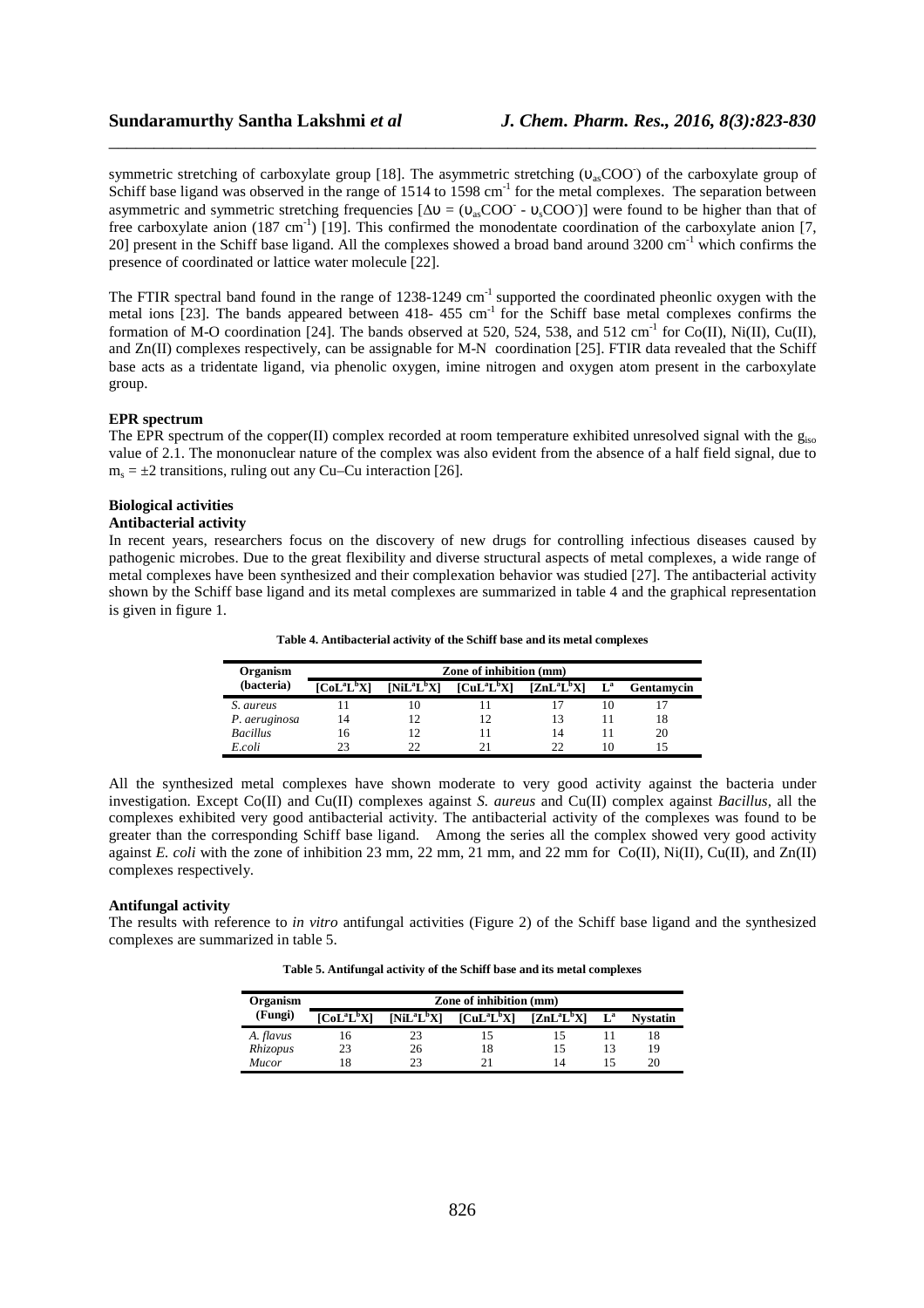

\_\_\_\_\_\_\_\_\_\_\_\_\_\_\_\_\_\_\_\_\_\_\_\_\_\_\_\_\_\_\_\_\_\_\_\_\_\_\_\_\_\_\_\_\_\_\_\_\_\_\_\_\_\_\_\_\_\_\_\_\_\_\_\_\_\_\_\_\_\_\_\_\_\_\_\_\_\_

**Figure 1. Graphical representation of antibacterial activity of the Schiff base and its metal complexes** 

All the complexes showed very good antifungal activity against the fungi under investigation. Especially, Ni(II) and Co(II) complexes showed 26 mm and 23 mm zone of inhibition against *Rhizopus* and this is greater than the standard nystatin. In particular, Ni(II) complex exhibited very good anti fungal activity against *Mucor* and *A. flavus* with 23 mm zone of inhibition. The Cu(II) showed very good value of 21 mm zone of inhibition against *Mucor*. Among the series Ni(II) complex showed very good antifungal activity against all the fungi under study. The inhibitory activities of almost all the complexes were greater than the corresponding Schiff base ligand.



 **Figure 2. Graphical representation of antifungal activity of the Schiff base and its metal complexes** 

The results from these studies proved that complexation of metals to Schiff base ligand serves to improve the antimicrobial of the ligand. The higher antibacterial activity of the metal complexes compared to the Schiff base ligand may be due to chelation and hence destroying microbes more forcefully [28]. In the present study low activity of the some metal complexes may be due to the lower penetrating tendency of them through lipid membrane. Hence this could neither block nor inhibit the growth of the microorganisms [17].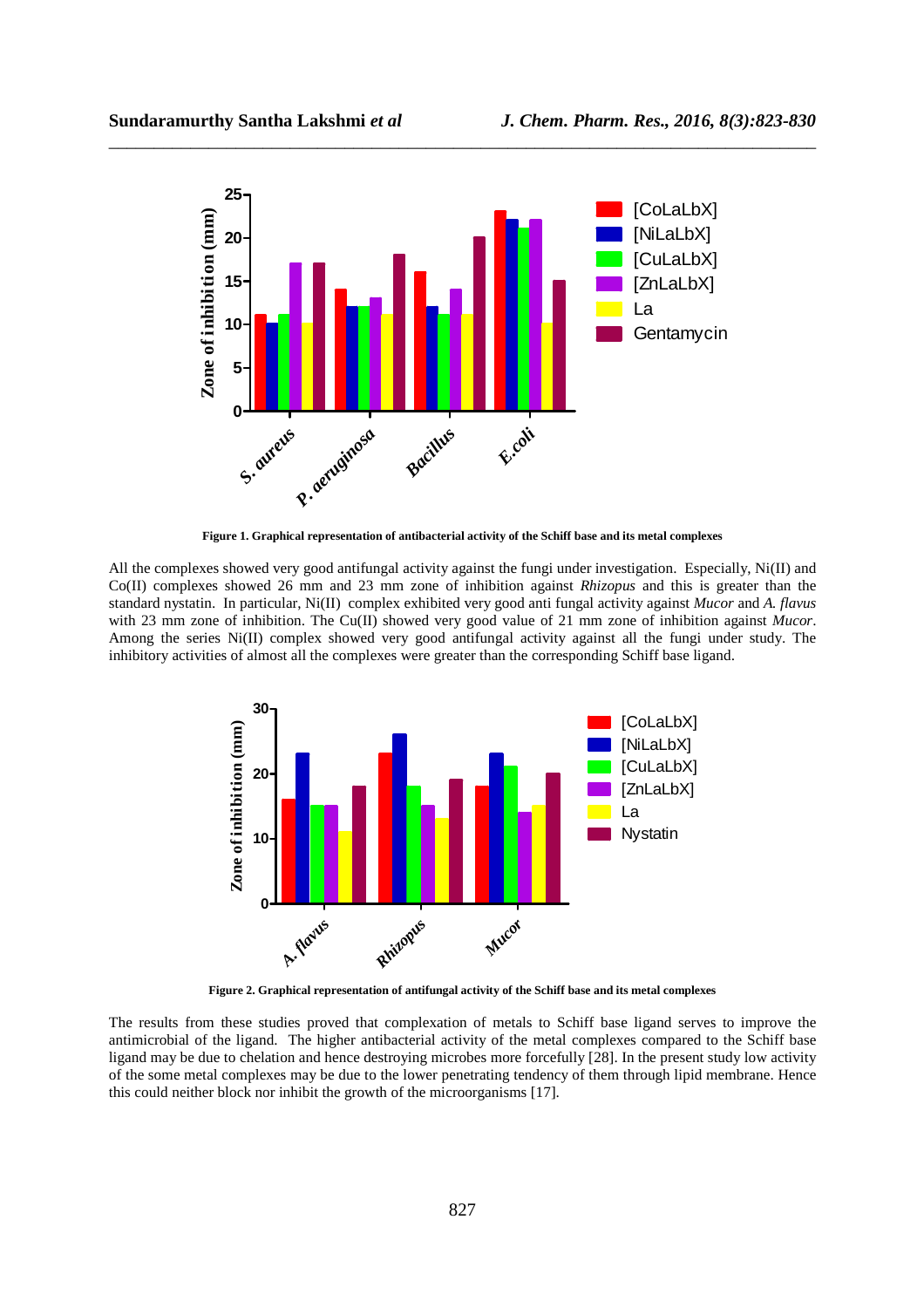#### **Minimum inhibition concentration**

Growth of pathogens on each concentration was studied to determine the minimum concentration that inhibits the growth of the microorganism and the values are listed in table 6.

\_\_\_\_\_\_\_\_\_\_\_\_\_\_\_\_\_\_\_\_\_\_\_\_\_\_\_\_\_\_\_\_\_\_\_\_\_\_\_\_\_\_\_\_\_\_\_\_\_\_\_\_\_\_\_\_\_\_\_\_\_\_\_\_\_\_\_\_\_\_\_\_\_\_\_\_\_\_

| Compound          | S. aureus | P. aeruginosa | <b>Bacillus</b> | E. coli | A. flavus | <b>Rhizopus</b> | <b>Mucor</b> |
|-------------------|-----------|---------------|-----------------|---------|-----------|-----------------|--------------|
| $[CoL^{a}L^{b}X]$ |           |               |                 |         |           |                 |              |
| $[NiL^{a}L^{b}X]$ |           |               |                 |         |           |                 |              |
| $[CuL^{a}L^{b}X]$ |           |               |                 |         |           |                 |              |
| $[ZnL^aL^bX]$     |           |               |                 |         |           |                 |              |
|                   |           |               |                 |         |           |                 |              |

Table 6. MIC values of Schiff base and its metal complexes in  $\mu$ g /mL

All the synthesized metal complexes showed least minimum inhibitory concentration of  $5 \mu g/mL$  against Grampositive bacteria such as *Staphylococcus aureus, Bacillus* and Gram-negative bacteria such as *P. aeruginosa*. Co(II), Ni(II) and Zn(II) complexes showed 2.5 µg/mL MIC value against *E. coli*. The MIC values of the Schiff base metal complexes were found to be less when compared to the corresponding Schiff base ligand. Except Cu(II) complex against *Mucor*, all other metal complexes showed MIC value of 5 µg /mL against *A. flavus, Rhizopus* and *Mucor*. **Larvicidal activity** 

The larvicidal activity of the Schiff base ligand and the complexes was performed against the larvae of *Culex quinquefasciatus* and the results of mortality values are listed in table 7 and the statistical analysis is shown in table 8. The pictorial representation of larvicidal activity is given figure 3.

**Table 7. Larvicidal activity of Schiff base and its metal complexes against** *C. quinquefasciatus* 

|                   | <b>Concentration</b> / mortality |           |           |                |  |  |  |
|-------------------|----------------------------------|-----------|-----------|----------------|--|--|--|
| Compound          | 4 mg/200mL                       | 2mg/200mL | 1mg/200mL | $0.5$ mg/200mL |  |  |  |
| $[CoL^{a}L^{b}X]$ |                                  |           |           |                |  |  |  |
| $[NiL^{a}L^{b}X]$ | 18                               | 13        |           |                |  |  |  |
| $[CuL^{a}L^{b}X]$ | 19                               |           | 10        |                |  |  |  |
| $[ZnL^aL^bX]$     | 19                               | 16        |           |                |  |  |  |
| та                |                                  |           |           |                |  |  |  |

**Table 8. Statistical analysis of larvicidal activity of Schiff base and its metal complexes against** *C. quinquefasciatus* 

| Compound          |                             | Concentration / % Mortalitv±SD |                             |                | LC 90<br>LC <sub>50</sub> |          |       | df |
|-------------------|-----------------------------|--------------------------------|-----------------------------|----------------|---------------------------|----------|-------|----|
|                   | $4 \text{mg}/200 \text{mL}$ | $2\text{mg}/200\text{mL}$      | $1 \text{mg}/200 \text{mL}$ | $0.5$ mg/200mL | mg/200L                   | mg/200mL |       |    |
| $[CoL^{a}L^{b}X]$ | $85 + 5.19$                 | $50+6.28$                      | $30+4.75$                   | $15+1.28$      |                           | 3.6      | 21.21 |    |
| $[NiL^aL^bX]$     | $90 \pm 5.87$               | $65 + 5.27$                    | $30+4.75$                   | $20+6.71$      | 1.5                       | 2.7      | 22.10 |    |
| $[CuL^{a}L^{b}X]$ | $95+4.56$                   | $95+4.56$                      | $50\pm 6.28$                | $25 + 5.45$    | 1.1                       | 1.98     | 25.50 |    |
| $[ZnL^aL^bX]$     | $95 + 4.56$                 | $80+6.92$                      | $55+6.19$                   | $30+4.75$      | 0.9                       | 1.62     | 20.93 |    |
|                   | $15+1.28$                   | $10+2.00$                      | $0.5+0.00$                  |                |                           |          | -     |    |

*LC50: lethal concentration that kills 50% of the exposed larvae.* 

Mean value of triplicates, Control-Nil mortality, df- significant at  $p < 7.8$ ;  $\chi^2$ : chi-square.

All the synthesized complexes show moderate to stronger toxic effect against *Culex quinquefasciatus*. The percentage mortality was found for the synthesized metal complexes after 24 h of exposure period. The average larval mortality data were subjected to statistical analysis for calculating standard deviation and chi-square values for synthesized metal complexes. The calculated values were lesser than table value hence the results with  $p < 7.81$ were considered to be statistically significant. The order of % of mortality of the synthesized complexes is given below:

 $[CuL^{a}L^{b}X] = [ZnL^{a}L^{b}X] > [NiL^{a}L^{b}X] > [CoL^{a}L^{b}X] > L^{a}$ 

The highest mortality of 95% was obtained for  $Cu(II)$  and  $Zn(II)$  complexes. The % moratality for  $Co(II)$  and  $Ni(II)$ complexes was 90% and 85% respectively.

*LC90: lethal concentration that kills 90% of the exposed larvae.*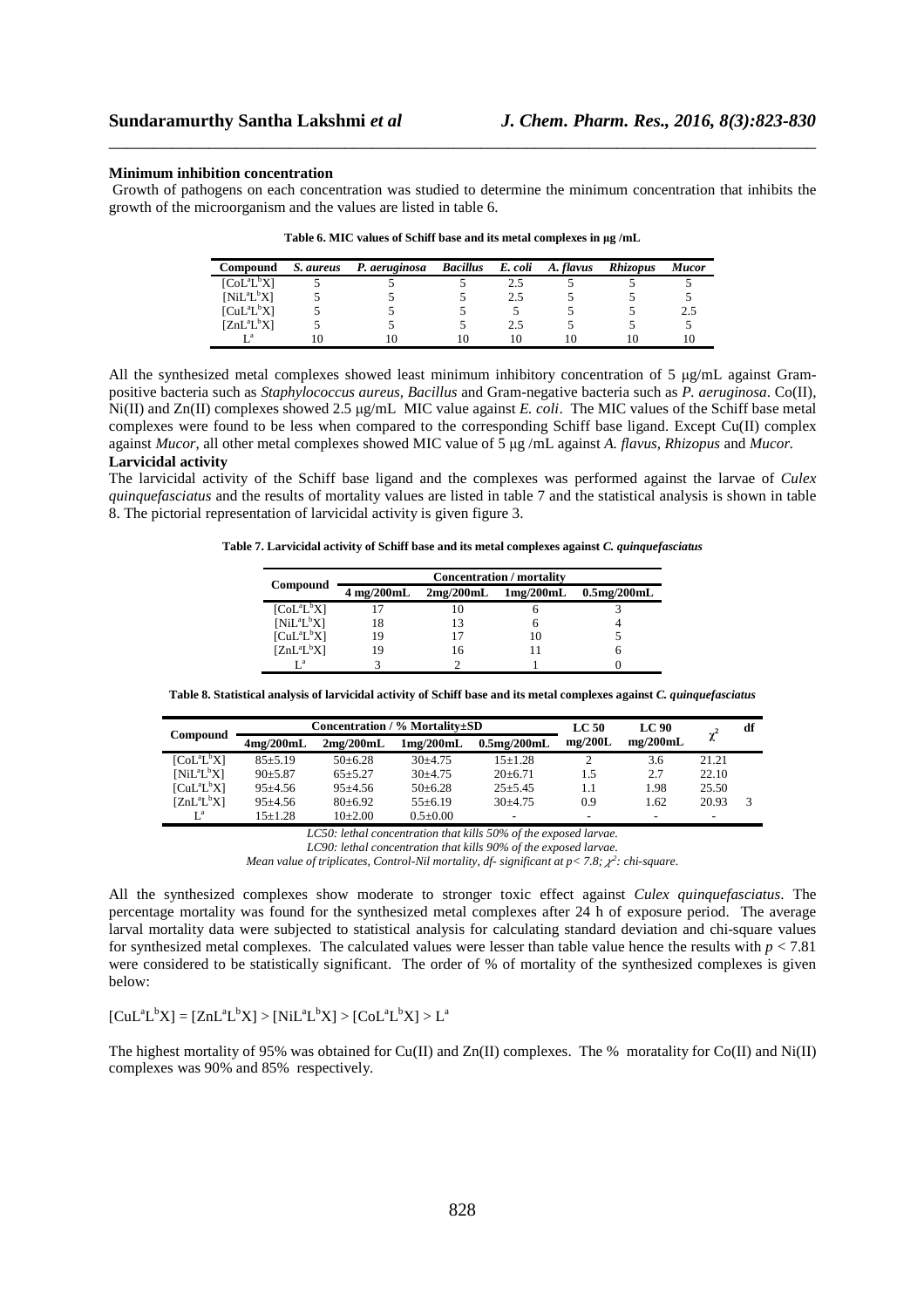

\_\_\_\_\_\_\_\_\_\_\_\_\_\_\_\_\_\_\_\_\_\_\_\_\_\_\_\_\_\_\_\_\_\_\_\_\_\_\_\_\_\_\_\_\_\_\_\_\_\_\_\_\_\_\_\_\_\_\_\_\_\_\_\_\_\_\_\_\_\_\_\_\_\_\_\_\_\_

**Figure 3. % mortality of Schiff base and its metal complexes against the larvae of** *Culex quinquefasciatus* 

#### **CONCLUSION**

In the current study, four Schiff base transition metal complexes have been synthesized and characterized by physicochemical and spectral techniques. The lower molar conductance value indicates that all the complexes are non-electrolytes. FTIR spectra revealed the tridentate coordinating mode of the Schiff base ligand. Based on physicochemical and spectral studies an octahedral geometry has been proposed for all the complexes. All the synthesized complexes against *E. coli* and Zn(II) complex against *S. aureus* showed very good antibacterial activity. Ni(II) complex against *A. flavus*, Co(II) and Ni(II) complexes against *Rizopus* and Co(II), Ni(II) and Cu(II) complexes against *Mucor* showed very good antifungal activities when compared with the Schiff base ligand and the standard drug nystatin. The larvicidal activity against *Culex quinquefasciatus* emphasized that the metal complexes are highly potent than the free Schiff base ligand. Cu(II) and Ni(II) complexes showed higher mortality of 95% against the larvae *C. quinquefasciatus.* Hence, these preliminary studies showed that these compounds can serve as good targets to design antimicrobial as well as larvicidal agents.

#### **Acknowledgments**

The financial support of this work by University Grants Commission, India [MRP-5199/14 (SERO /UGC)] is gratefully acknowledged.

#### **REFERENCES**

[1] S Dave; N Bansal. *Int. J. Curr. Pharm. Res.,* **2013,** 5, 6-7.

- [2]J Saranya; S Santha Lakshmi. *J. Chem. Pharm. Res.,* **2015,** 7, 180-186.
- [3] K Saranya; S Santha Lakshmi; P Mahadevi; G Logesh. *J. Chem. Pharm. Res.,* **2015,** 7, 851-858.
- [4] SN Shukla; P Gaur; JP Gupta; S Mathews; N Rai. *Int. J. Basic App. Chem. Sci.,* **2015,** 5, 18-28.

[5] T Ma; J Xu; Y Wang; H Yu; Y Yang; Y Liu; W Ding; W Zhu; R Chen; Z Ge; Y Tan; L Jia; T Zhu. *J. Inorg. Biochem.,* **2015,** 144, 38-46.

- [6] W Zishen; G Ziqi; Y Zhenhuan. *Syn. React. Inorg. Metal-Org. Chem.*, **1990,** 20, 335-344.
- [7] PAN Reddy; M Nethaji; Akhil R. Chakravarty. *Eur. J. Inorg. Chem.,* **2004,** 1440-1446.
- [8] L Qi; Z Xu; X Jiang; C Hu; X Zou. *Carb. Res.,* **2004,** 339, 2693-2700.
- [9] WJ Geary. *Coord. Chem. Rev.,* **1971,** 7, 81-122.
- [10]Salman M. Saadeh. *Arab. J. Chem.,* **2013,** 6, 191-196.
- [11]S Chandra. *Polyhedron* **1985,** 4, 663-668.
- [12]PM Reddy; AVSS Prasad; K Shanker; V Ravinder. *Spectrochim. Acta. A.,* **2007,** 68, 1000-1006.
- [13]K Shin-Geol; S Jeonghoon; J Hwa Jeong. *Bull.Korean Chem. Soc.,* **1999,** 20, 849-852.
- [14]A Majumder; GM Rosair; A Mallick; N Chattopadhyay; S Mitra. *Polyhedron* **2006,** 25, 1753-1762.
- [15]N Raman; AJ Joseph; AS Kumara; C Pothiraj. *Microbiol.,* **2006,** 34, 214-218.